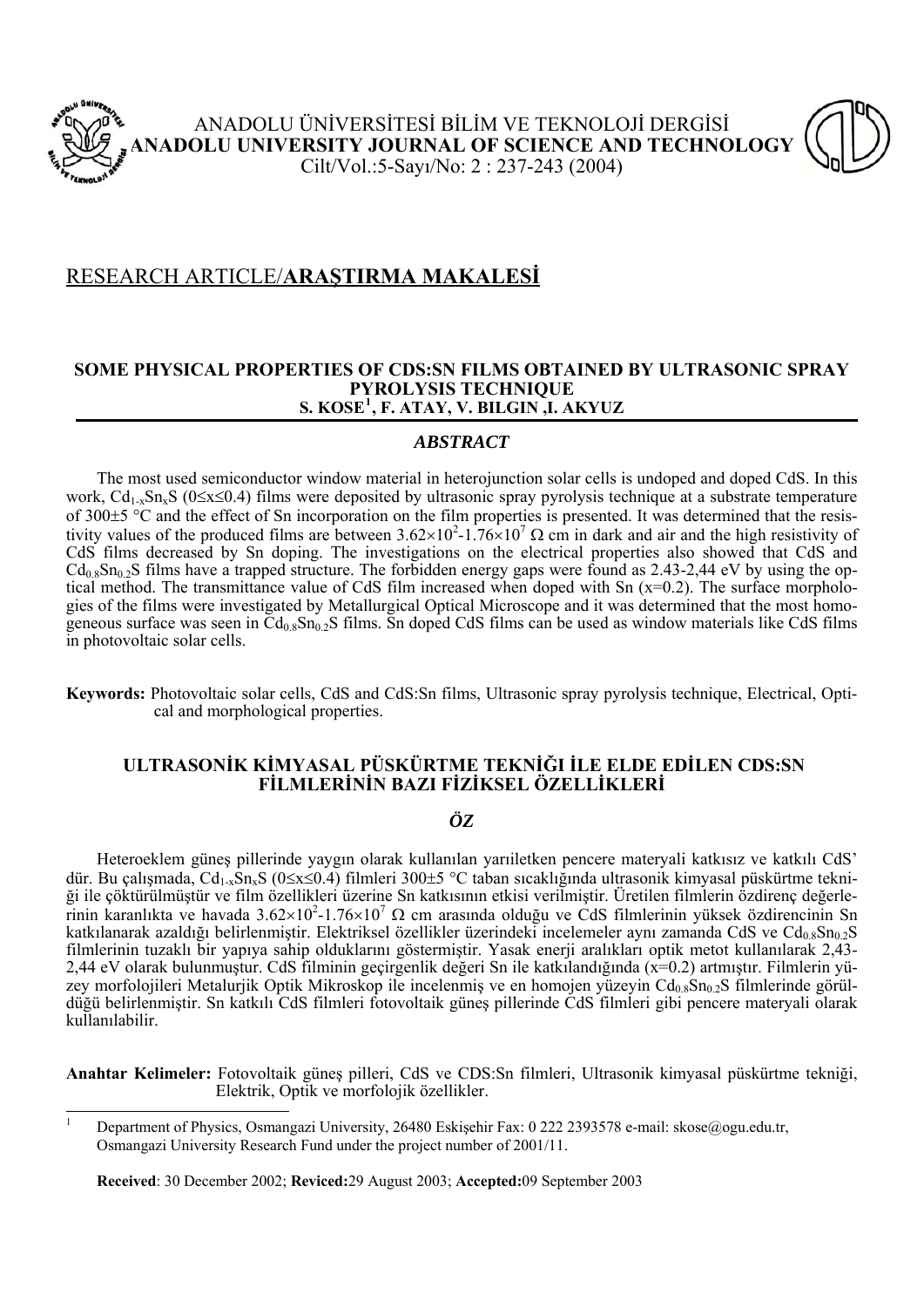### **1. INTRODUCTION**

 The deposition of CdS films has become increasingly important in recent years due to the widened industrial application with a large number of uses (Al Kuhaimi, 1998). Suitable prepared CdS is one of the most sensitive photoconductors known today, especially for detection of visible and near-IR radiation at room temperature (Torres and Gordillo, 1992). It is an n-type direct gap semiconductor  $(E<sub>g</sub>=2.42$  eV) (Contreras-Puente et al., 2000; Chavez et al., 1997; Lane et al., 2000), and belongs to the II-VI group (Tenne et al., 1992; Nanda et al., 1998; Ruxandra and Antohe, 1998; Su and Choy, 2000). The electrical properties of CdS films are of considerable interest because of its potential use in the fabrication of solar cells and other optoelectronic devices (Valyomana et al., 1990; Pal et al., 1997). CdS is widely used as the window material in heterojunction solar cells together with several narrow band gap semiconductors such as Cu<sub>2</sub>S, InP, CuInSe<sub>2</sub>, CdTe, etc. (Mathew et al., 1995; Ichimura et al., 1999; Özsan et al., 1996; Palafox et al., 1998). CdS thin films were deposited by a variety of techniques, molecular beam epitaxy (MBE), metalorganic chemical vapor deposition (MOCVD), thermal evaporation, chemical bath deposition (CBD), electrodeposition, rf sputtering, vacuum evaporation, spray pyrolysis, etc. (El Assalı et al., 2000; Akıntunde, 2000; Moreno et al., 2000; Abd-Lefdil et al., 1998). Generally, in each of these methods polycrystalline, stable, uniform, adherent and hard films are obtained, and their electrical properties are very sensitive to the method of preparation (Vazquez Luna et al., 1999). The spray pyrolysis method (or solution spraying) is a convenient and economical method for the deposition materials (İzci and Köse, 1997). The advantage of this method is relatively easy to scale up for large-area deposition (Choy and Su, 2001; Ajayi et al., 1994). In general the conventional techniques usually end up with more resistive films and indium doping or recrystallization methods are used to improve the conductivity (Günal and Parlak, 1997). Our aim in this work is to sea the effect of Sn on the electrical, optical and morphological properties of CdS films.

#### **2. EXPERIMENTAL DETAILS**

 $Cd_{1-x}Sn_{x}S$  (0≤x≤0.4) films were prepared onto microscope glass  $(10\times10 \text{ mm}^2)$  substrates by ultrasonic spray pyrolysis (USP) technique, using a solution of  $\text{CdCl}_2\text{H}_2\text{O}$  (0.05 M), SnCl<sub>2</sub>.2H<sub>2</sub>O (0.05 M) and  $CS(NH_2)_2$  (0.05 M). In the compound  $Cd_{1-x}Sn_xS$ , the subscript x designates the percentage of the volume of  $SnCl<sub>2</sub>$  solution in the spraying solution. The substrate temperature was kept at 300±5 °C throughout the spraying. Schematic diagram of the USP set-up is shown in Figure 1. The control of the substrate temperature was done by iron-constantan thermocouple. The spray rate was adjusted to ∼5 ml/min. The sprayed total solution is 200 ml. Compressed purified air was used as the carrier gas (1.5 bar). Electrical contacts were made by silver-paste. The film was analyzed in a

perpendicular position in the Metallurgical Optical Microscope, and the two different colored sections represent substrate and coated parts. The length of the coated part gives us the thickness of the film. The thicknesses of the films were measured between 0.9- 4.6 μm by this way. The thickness of the films increased with Sn amount in the spraying solution. The experimental details of the mixed spraying solutions and the thickness of the films are listed in Table 1. The electrical resistivities of the films were measured by using the two-probe technique (Keithley 485 Autoranging Picoammeter and Model 3521 Dual Power Supply). The absorbance spectra of the films were taken by Perkin Elmer UV/VIS Spectrometer Lambda 2S (200-1100 nm) gauge and the surface morphologies were investigated by Metallurgical Optical Microscope.



Figure.1. Schematic diagram of USP set-up

- (1) spraying chamber
- (2) ultrasonic atomizer
- (3) pyrex glass substrates
- (4) bronze block
- (5) oscillator
- (6) and
- (7) thermocouples
- (8) flowmeter
- (9) spraying solution
- (10) heater-magnetic mixer
- (11) electrical heater
- (12) air compressor
- $(13)$  fan

Table 1. Amounts of spraying solutions used to deposit films and the thickness of the produced films.

| Reactans                            | CdS | $Cd_{0.8}Sn_{0.2}S$ | $Cd_{0.6}Sn_{0.4}S$ |
|-------------------------------------|-----|---------------------|---------------------|
| CdCl <sub>2</sub> (ml)              | 100 | 80                  | 60                  |
| SnCl <sub>2</sub> (ml)              |     | 20                  | 40                  |
| $\overline{\text{CS(NH}_2)}_2$ (ml) | 100 | 100                 | 100                 |
| $\overline{\text{Total}}$ (ml)      | 200 | 200                 | 200                 |
| Thickness                           | 09  | 3.8                 | 4.6                 |
| um)                                 |     |                     |                     |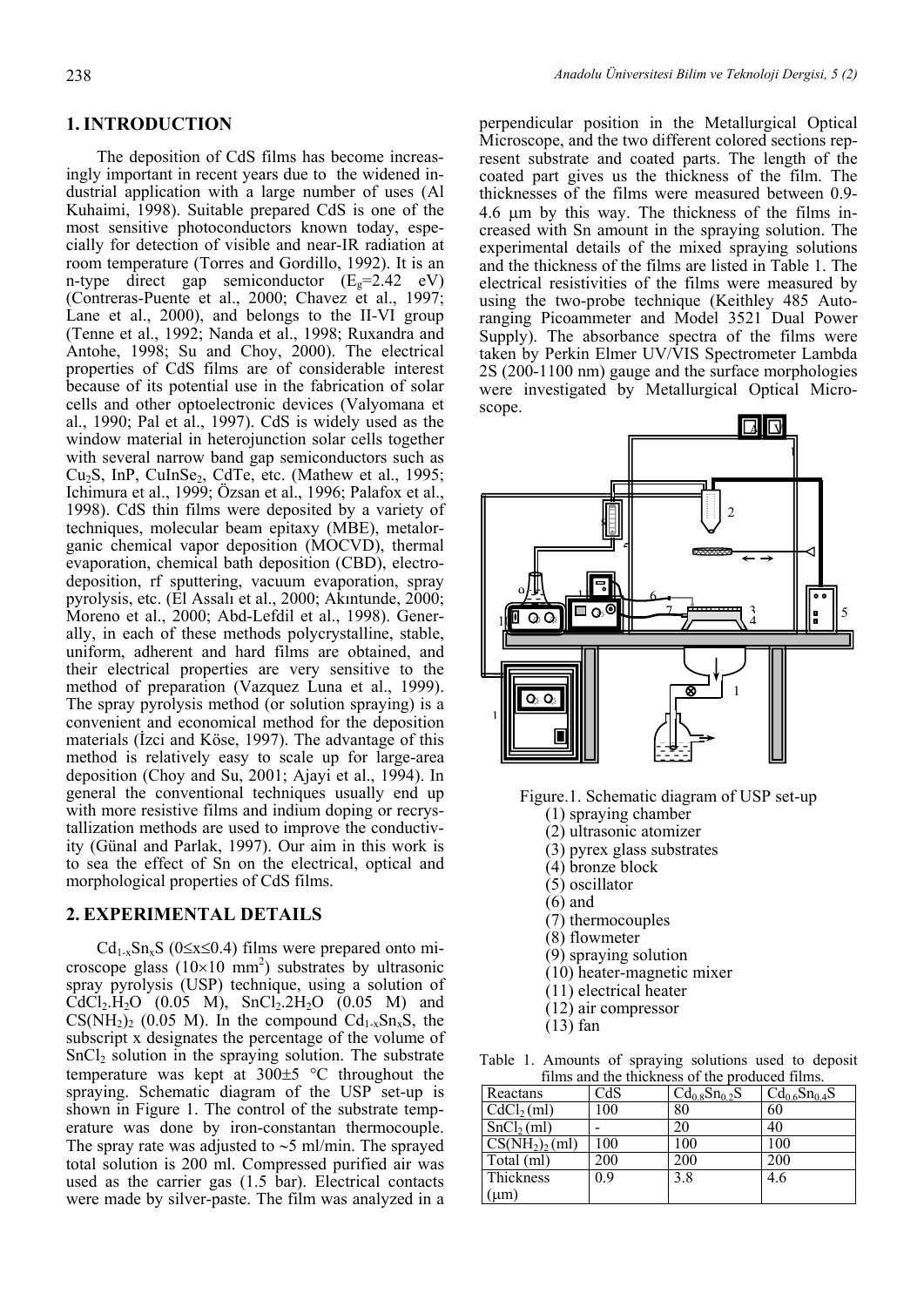#### **3. RESULTS AND DISCUSSION**

The current-voltage (I-V) plots of  $Cd_{1-x}Sn_{x}S$  films are shown in Figure 2. In the low voltage region there is a slow increase on the current with increasing voltage, while the increase is higher in the high voltage region for CdS and  $Cd_{0.8}Sn_{0.2}S$  films. These I-V behaviors suggest that the films have shallow trapped structure. The current changed in the form of  $I \sim \hat{V}^{0.8}$  in the 0.01-0.14 V voltage range for CdS films and in the form of  $I-V^{1.2}$  in the 0.1-22 V voltage range for  $Cd<sub>0.8</sub>Sn<sub>0.2</sub>S$  films. The ohmic conduction is dominant these regions. The number of free carriers are more than that of the injected ones in the ohmic region. The Space Charge Limited (SCL) conduction regions come where the current changes in the form of  $I-V^{1.8}$  for CdS films and  $I - V^{1.7}$  in for  $Cd_{0.8}Sn_{0.2}S$  films. In these regions, the number of injected carriers is higher, while the carriers are being trapped. Hence the current in SCL conduction regions consist of free and injected carriers. For two films the transition voltages between two regions are  $V_{tr}$ =0.14 V and  $V_{tr}$ =22 V, respectively. For CdS films, since the current changes in the form of  $I-V<sup>1.3</sup>$  after the voltage value of 3 V, the ohmic conduction is dominant in this region and the free charge carriers contribute to the current. Using this result, we can say that the traps loss their effects after this voltage value and their contributions to the current decrease. It was determined from the I-V plot of  $Cd_{0.6}Sn_{0.4}S$  films that these films have not trapped structure and the ohmic conduction becomes dominant.

The resistivity values of  $Cd_{1-x}Sn_{x}S$  films were calculated by two-probe method (Schroder, 1990) in the range of 1-10 V and varied from 1.76×10<sup>7</sup> Ω cm to  $3.62\times10^2$  Ω cm in dark. The resistivity and conductivity values of the films are listed in Table 2. It was seen from this table that the resistivities of the CdS films are very high and these high resistivities were decreased by increasing Sn doping. Therefore the electrical conduvtivities of CdS films were increased. The conductivity types of the films were determined by the hot-probe method (Seeger, 1982), and the films showed n-type conduction.

| Table 2. The resistivity and conductivity values of $Cd_{1-x}Sn_{x}S$ |  |  |
|-----------------------------------------------------------------------|--|--|
| films.                                                                |  |  |

| Material            | Resistivity<br>$(\Omega$ cm) | Conductivity<br>$(\Omega \text{cm})^{-1}$ |  |  |
|---------------------|------------------------------|-------------------------------------------|--|--|
| CdS                 | $1.76\times10^{7}$           | $5.68\times10^{-8}$                       |  |  |
| $Cd_{0.8}Sn_{0.2}S$ | $2.41 \times 10^{4}$         | $4.15 \times 10^{-5}$                     |  |  |
| $Cd_{0.6}Sn_{0.4}S$ | $3.62\times10^{2}$           | $2.76 \times 10^{-3}$                     |  |  |



Figure 2. The I-V plots of  $Cd_{1-x}Sn_xS$  films.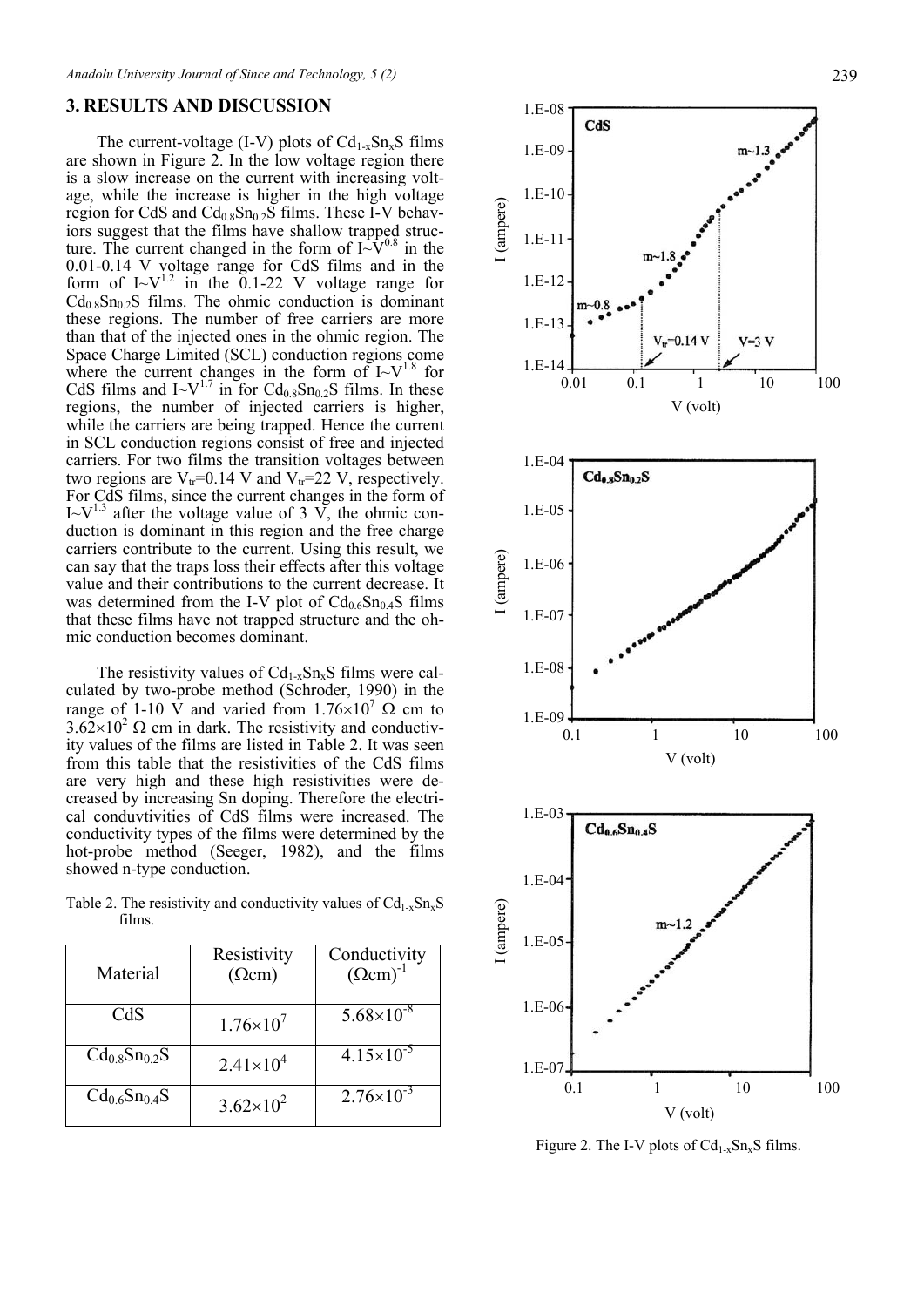The fundamental absorbance spectra and  $(\alpha h v)^2$ ~hv plots of Cd<sub>1-x</sub>Sn<sub>x</sub>S films are shown in Fig.3. It was determined from Figure 3.(a) that all films at long wavelengths are fairly transparent, but as the wavelength decreases a certain threshold is reached, where the absorption coefficient rises rapidly and the materials become opaque. This threshold, referred to as the fundamental absorption edge, corresponds to the onset of optical excitation of electrons from the valance into conduction band. Different methods such as optical and thermal can be used to calculate the energy gap of the materials. The optical method also gives information about the optical transitions. In this method  $(\alpha h v)^2$ ~hv plot is drawn using the fundamental absorption spectrum  $(A \sim \alpha)$ . The energy of the point that the direction of the linear portion coincide hν axis at  $(\alpha h v)^2 = 0$  gives the energy gap (Nag, 1980; Pal et al., 1997; Koteswara and Ramagrishna, 1998; Ray et al., 1998; Al Kuhaimi, 1998; Ghazali et al., 1998; Padam et al., 1988; Quientero et al., 1992; Bihri et al., 1992). The forbidden band gaps of the films were calculated in between 2.34-2.41 eV by using this method. It was determined that there is a decrease in the forbidden energy gap values with Sn concentration. There are other linear portions in Figure3.(b). We think that the energy values which correspond to these linear

parts represent the band bending or the transitions from the lower states of valance band.

 The transmissions (T), absorbance (A), linear absorption coefficients (k), reflection coefficients (R), refractive indices (n) and relative dielectric constants  $(\varepsilon_r)$  were calculated for all films using the fundamental absorption spectra and formulas (1-6) mentioned below (Özsan et al., 1996; Kittel, 1996; Rose et al., 1986; Askeland, 1998);

$$
\alpha = \frac{A}{w} \tag{1}
$$

$$
T = 10^{-A} \tag{2}
$$

$$
R = 1 - \sqrt{Te^A} \tag{3}
$$

$$
R = \frac{(n-1)^2 + k^2}{(n+1)^2 + k^2}
$$
 (4)

$$
k = \frac{\alpha \lambda}{4\pi} \tag{5}
$$

$$
\varepsilon_r = n^2 \tag{6}
$$

Where  $\alpha$  is absorption coefficient, w is thickness and  $\lambda$ is the wavelength of incident light. These values and the forbidden energy gaps are given in Table 3.



Figure 3. (a) Fundamental absorbance spectra, (b)  $(\alpha h v)^2$  ~ hv plots of Cd<sub>1-x</sub>Sn<sub>x</sub>S films.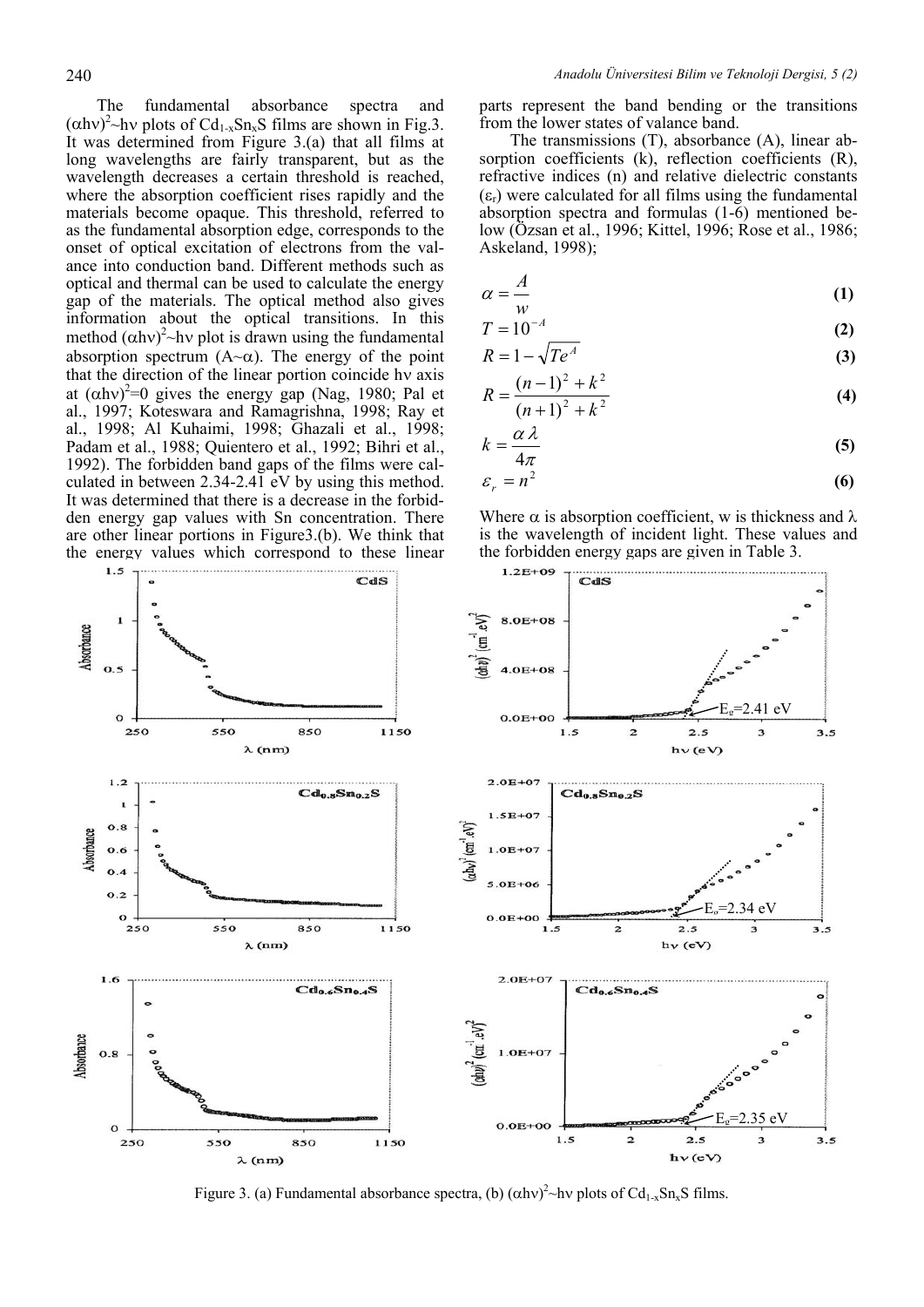| Material              | $E_{\rm g}$<br>(eV) |      | А   | N                   | R | n   | $\varepsilon_{\rm r}$ |
|-----------------------|---------------------|------|-----|---------------------|---|-----|-----------------------|
| CdS                   | 2.41                |      |     | $.44\times10^{-2}$  |   |     | 6.50                  |
| $Cd_0$ $_8Sn_0$ $_2S$ | 2.34                | .62  |     | $2.60\times10^{-3}$ |   | .49 | 6.20                  |
| $Cd_{0.6}Sn_{0.4}S$   |                     | 0.64 | .24 | $2.20\times10^{-3}$ |   |     | 497                   |

 The surface morphologies of all films were investigated by Metallurgical Optical Microscope. The micrographs of the films are shown in Fig.4. Islands with different sizes and colors were seen on the surfaces, and the distribution of them is not uniform for all films. However the most homogeneous surface was seen in Cd0.8Sn0.2S films. This undesired formation may probably occur during deposition itself or after deposition resulting from the thermal difference between the film and the substrate or the high stress in the films. It is very difficult to obtain microscopically smooth and uniform films by USP technique.

### **4. CONCLUSIONS**

In this work the effect of the Sn concentration on some physical properties of CdS films was investigated. It was seen that the thickness of the films varied between 0.9-4.6 μm and increased with Sn amount in the spraying solution. After the investigations of dc current mechanisms of the films, it was determined that the materials have ohmic and SCL current mechanisms. The resistivity values of CdS thin films are very high in dark, while Sn doping made a dramatical change in resistivity values. However, these values are still high for solar cell applications. So, the films which have lower resistivity can obtained by annealing in  $H_2$ ,  $N_2$  and metal atmosphere of the films. It was seen that Sn doping made a noticable change on band gap of CdS films. It was determined that the most homogeneous surface was seen in  $Cd_{0.8}Sn_{0.2}S$  films. In this work, the high resistivity of CdS films was decreased by increasing Sn doping and also the transmittance values (for 200-1100 nm) were increased. Hence it was determined that Sn-doped CdS films can be used as window material in photovoltaic solar cells.

#### **REFERENCES**

- Abd-Lefdil, S., Messaoudi, C., Abd-Lefdil, M. and Sayah, D. (1998). Temperature growth and annealing effects on CdS thin films prepared by chemical bath deposition process. *Phys. Stat. Sol.* (A) 168, 417-423.
- Ajayi, O.B., Osuntola, O.K., Ojo, I.A. and Jeynes, C. (1994). Preparation and characterization of MOCVD thin films of cadmium sulfide. *Thin*  Figure 4. The surface micrographs of Cd<sub>1-x</sub>Sn<sub>x</sub>S films.<br>Solid Films 248, 57-62.

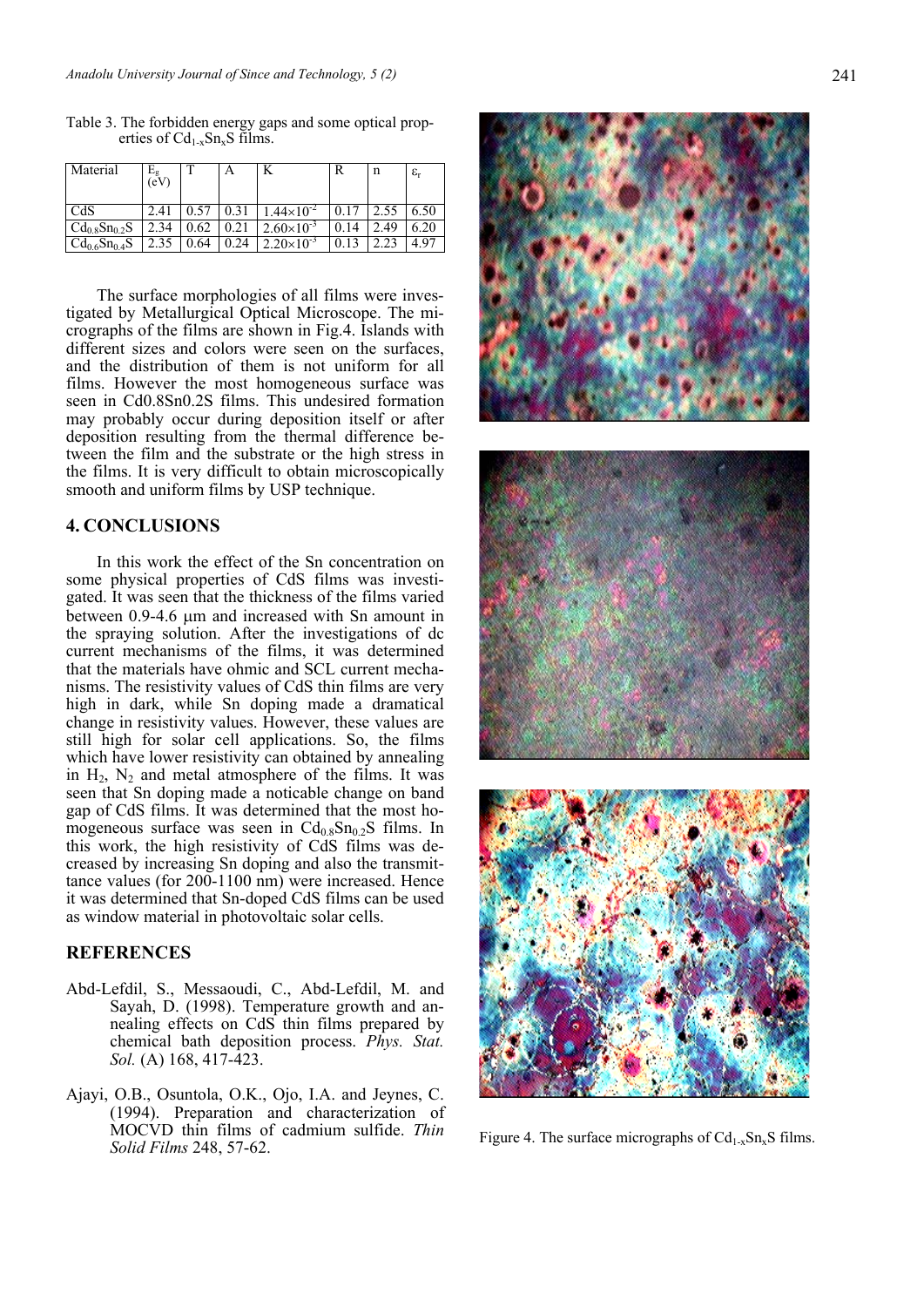- Akıntunde, J.A. (2000). Effect of deposition parameters and conditions on the physical and electrooptical properties of buffer solution grown CdS thin films*. Phys. Stat. Sol*. (A) 179, 363-371.
- Al Kuhaimi, S.A. (1998). Influence of preparation technique on the structural, optical and electrical properties of polycrystalline CdS films. *Vacuum* 51 (3),349-355.
- Askeland, D.R. (1998). *Malzeme bilimi ve mühendislik malzemeleri.* Nobel Yayın Dağıtım Ltd. Şti*.,* Ankara, 712.
- Bihri, H., Messaoudi, C., et al. (1992). Properties of  $CuInS<sub>2</sub>$  thin films prepared by spray pyrolysis. *Phys. Stat. Sol*. (A) 129, 193-200.
- Chavez, H., Jordan, M., McClure, J.C., Lush, G. and Singh, V.P. (1997). Physical and electrical characterization of CdS films deposited by vacuum evaporation, solution growth and spray pyrolysis. *Journal of Materials Science: Materials in Electronics* 8, 151-154.
- Choy, K.L. and Su, B. (2001). Growth behavior and microstructure of CdS thin films deposited by an electrostatic spray assisted vapor deposition (ESAVD) process. *Thin Solid Films* 388, 9-14.
- Contreras-Puente, G., Vigil, O., Ortega-Lopez, M., Morales-Acevedo, A., Vidal, J. and Albor-Aguilera, M.L. (2000). New window materials used as heterojunction partners on CdTe solar cells. *Thin Solid Films* 361-362, 378-382.
- El Assalı, K., Boustani, M., Khiara, A., Bekkay, T., Outzouthit, A., Ameziane, E.L., Bernede, J.C. and Pouzet, J. (2000). Some structural and optical properties of CdS thin films prepared by rf sputtering. Phys. *Stat. Sol*. (A) 178, 701-708.
- Ghazali, A., Zainal, Z., Hussein, M.Z. and Kassim, A. (1998). Cathodic electro-deposition of SnS in the presence of EDTA in aqueous media. *Solar Energy Materials & Solar Cells* 55, 237-249.
- Günal, I. and Parlak, M. (1997). Current transport mechanisms in low resistive CdS thin films. *Journal of Materials Science: Materials in Electronics* 8, 9-13.
- Ichimura, M., Goto, F. and Arai, E. (1999). Structural and optical characterization of CdS films grown by photochemical deposition. *Journal of Applied Physics* 85 (10), 7411-7417.
- İzci, F. and Köse, S. (1997). Electrical, optical and structural properties of  $Cd_{0.8}Al_{0.2}S$  films grown by spray pyrolysis method. *Tr. J. of Physics* 21, 1043-1048.
- Kittel, C. (1996). *Katıhal fiziğine giriş*. Bilgi tek yayınları, İstanbul, 434.
- Koteswara, R.N. and Ramakrihna, R.K.T. (1998). Growth of polycrystalline SnS films by spray pyrolysis. *Thin Solid Films* 325, 4-6.
- Lane, D.W., Rogers, K.D., Painter, J.D., Wood, D.A. and Ozsan, M.E. (2000). Structural dynamics in CdS-CdTe thin films. *Thin Solid Films* 361-362, 1-8.
- Mathew, S., Mukerjee, P.S. and Vijayakumar, K.P. (1995). Optical and surface properties of spraypyrolysed CdS thin films. *Thin Solid Films* 254, 278-284.
- Moreno, L.C., Sandino, J.W., Hernandez, N. and Gordillo, G. (2000). pH effect on the deposition of CdS on  $ZnO$  and  $SnO<sub>2</sub>:F$  substrates by CBD method. *Phys. Stat. Sol*. (B) 220, 289-292.
- Nag, B.R. (1980). *Electron transport in compound semiconductors*. Springer-Verlag, Berlin Heildelberg, New York, 461.
- Nanda, K.K., Sarangi, S.N., Mohanty, S. and Sahu, S.N. (1998). Optical properties of CdS nanocrystalline films prepared by a precipitation technique. *Thin Solid Films* 322, 21-27.
- Özsan, M.E., Johnson, D.R., Sadeghi, M., Sıvapathasundaram, D., Goodlet, G., Furlong, M.J., Peter, L.M. and Shingleton, A.A. (1996). Optical and electrical characterization of CdS thin films. *Journal of Materials Science:Materials in Electronics* 7,119-125.
- Padam, G.K., Malhotra, G.L. and Rao, S.U.M. (1988). Electron microscopy and optical studies of chemically deposited CuInS<sub>2</sub> thin films. *Phys. Stat. Sol.* (A) 109, 45-49.
- Pal, U., Silva-Gonzalrz, R., Martinez-Montes, G., Gracia-Jimenes, M., Vidal, M.A. and Yorres, Sh. (1997). Optical characterization of vacuum evaporated cadmium sulfide films. *Thin Solid Films* 305, 345-350.
- Palafox, A., Romero-Paredes, G., Maldonado, A., Asomoza, R., Acosta, D.R. and Palacios-Gomez, J. (1998). Physical properties of CdS and CdS:In thin films obtained by chemical spray over different substrates. *Solar Energy Materials and Solar Cells* 55, 31-41.
- Quientero, M., Rincon, C., et al. (1992). Optical energy gap values and deformation potentials in four Cu-III-VI2 chalcopyrite compounds. *J. Phys. Condens. Matter.* 4, 1281-1289.